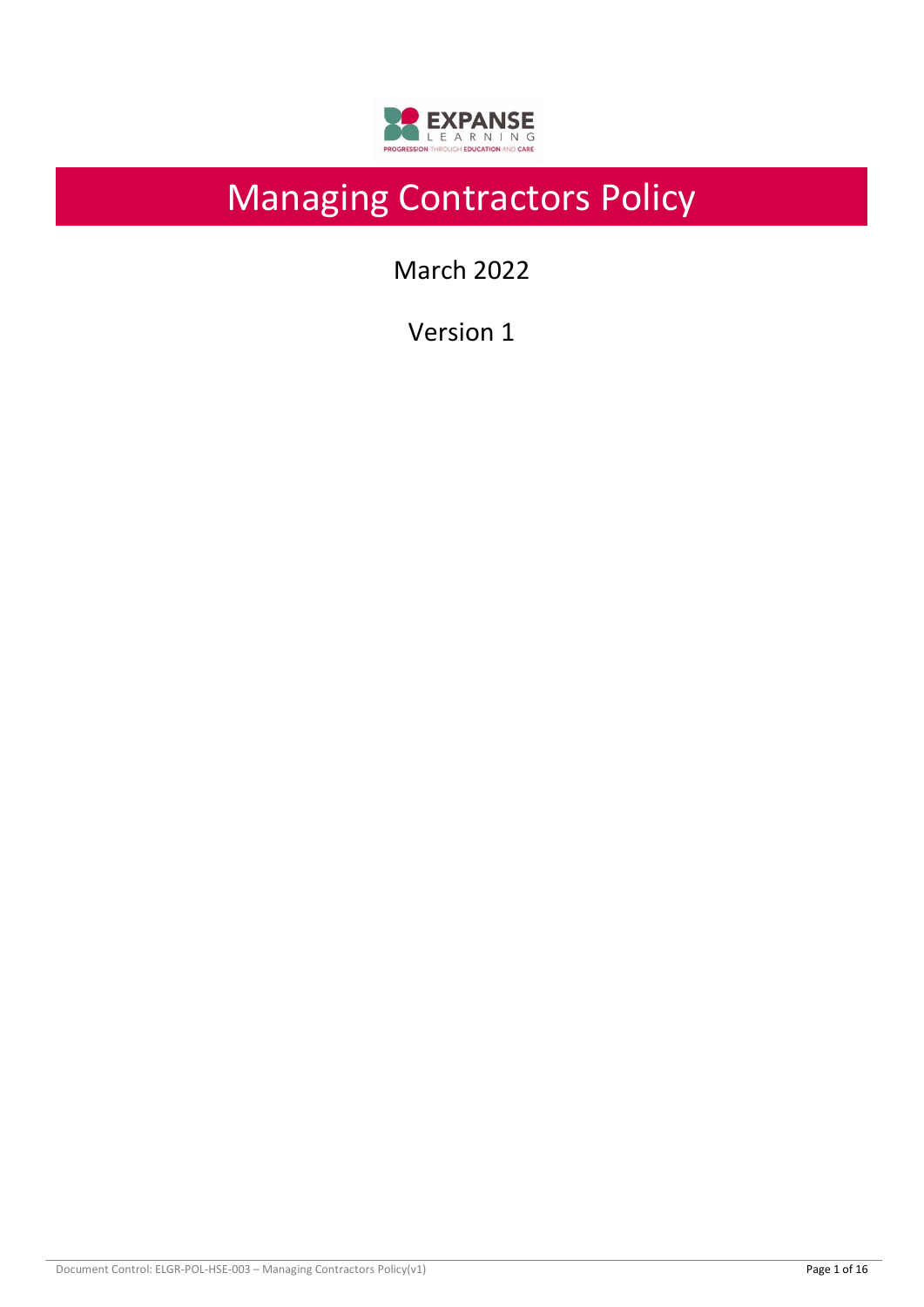## **1. Scope**

This policy applies to all staff at Expanse Learning.

This guidance is intended for use where Expanse Learning employs contractors to construct new, refurbish and/or extend our premises or undertake either routine maintenance or emergency repairs in premises where there are, at the time, children and young people present on site.

The Head of Department (hereafter called the Head) identifies anyone who has overarching responsibility for a particular site, for example:

- o Headteacher (Wigan School) *Expanse Learning, Tyrer Avenue, Wigan, WN3 5XE*
- o Head of College (Orrell College) *Expanse Learning, Orrell Lodge, Orrell road, Orrell, wigan, WN5 8HJ*
- o Head of College (Leigh College) *Expanse Learning, The Stadium, Leigh Sports Village, Sale Way, Leigh, WN7 4JY*

#### **2. Summary**

This guidance is to ensure the effective safeguarding where contractors are appointed to carry out any works in any Expanse Learning premises that supports children and vulnerable adults.

#### **3. Statement of Intent**

Expanse Learning will ensure that all services and works provided by contractors is planned and managed so as to minimise risks to the health, safety and welfare of staff, students and visitors to all of our sites.

The main purpose of this policy is to ensure that any contracted work is managed to a high standard by implementing the following processes:

- o Effective planning of the contracted work or services.
- o Selection of competent contractors.
- o Ensuring safe working on site.
- o Maintaining effective co-operation and communication.
- o Monitoring and review.

The policy will apply primarily to high-risk contracts e.g. premises maintenance and construction work. However, the requirement to select competent contractors extends to all services.

Expanse Learning is aware of the Construction, Design and Management Regulations 2015 (CDM) and the application of this legislation to construction and building maintenance work.

Expanse Learning is also aware of its duties as `The Client' as defined by the CDM regulations.

#### **4. Introduction**

All local authorities, schools and further education (FE) colleges in England have a responsibility to safeguard and promote the welfare of children and vulnerable adults in their care.

The Department for Education has issued statutory guidance for those who are employed to work with children (Keeping Children Safe in Education: statutory guidance for schools and colleges - September 2022. Paragraphs 134-137 and 196 – 199 of KCSiE summarise the precautions that must be in place where contractors are engaged, when DBS checks are required and the need for supervision.

To be effective, child protection measures must be agreed and introduced by the contractor and the Head. This can be achieved using a risk assessment. The Designated Safeguarding Lead (where this role is not allocated to the Head) must be involved in the process to advise on and monitor the child protection arrangements.

The Department for Education has issued guidance in its document:

- o Safeguarding Children and Safer Recruitment in Education
- o Working together to safeguard children
- o the Children Acts 1989 & 2004
- o the Education Act 2002
- o the Protection of Freedoms (POF) Act 2012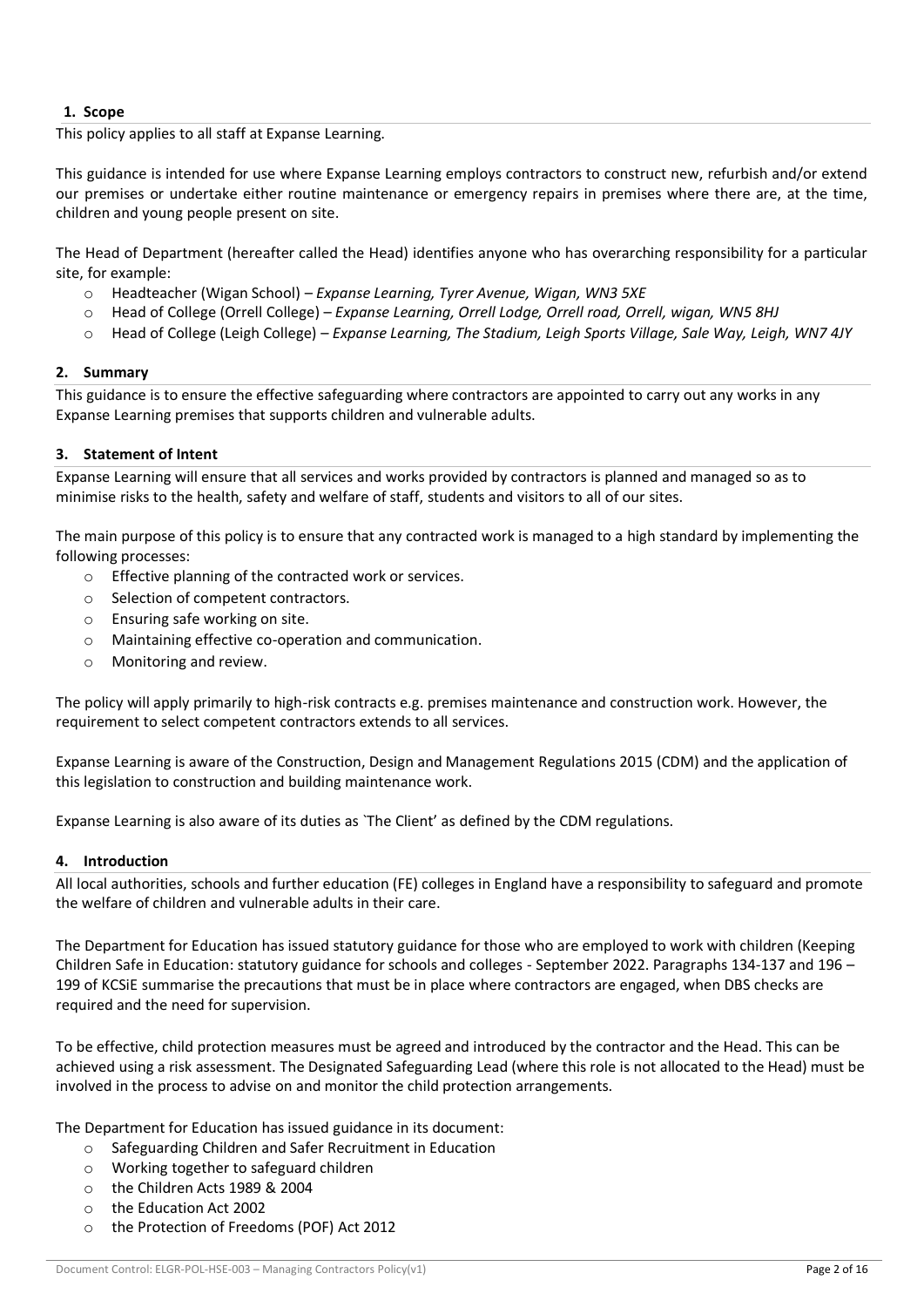## *(DfE's Publications: www.education.gov.uk)*

This guidance is mainly concerned for those who are employed to work with children and vulnerable adults. However, it also advises on those who may come into contact with children on an ad-hoc or irregular basis for short periods of time such as building contractors, maintenance companies, delivery personnel etc.

It cites examples of good practice where contact is on an ad-hoc or irregular basis and indicates where Disclosure and Barring Service (DBS) checks are or are not required (Appendix 4).

This guidance considers what arrangements should be employed by Heads of Departments where building contractors are employed to work at our premises.

## **5. Responsibilities**

The Head of Shared Services:

- o Any contracted work and services are carefully planned, and robust specifications prepared.
- o Sufficient funding is available to complete the specified work without compromising health and safety or the standard required of the service/project.
- $\circ$  Responsibilities for the selection and management of contractors are allocated to specific people and that these persons are competent to undertake these responsibilities.
- o Contractors are informed of any risks that may be present in their area of work.
- $\circ$  Contractor health and safety performance is measured both actively and reactively.

The Heads are responsible for:

- $\circ$  The safeguarding of the children and vulnerable adults in their care, and they shall be responsible for ensuring that adequate measures are in place to safeguard students whilst contractors are on the premises.
- o This Policy is communicated adequately to all relevant persons.
- o Appropriate information on significant risks is provided to contractors.
- $\circ$  Systems are put in place to ensure effective communication and co-operation with the contractor/s.
- o Method statements and safe systems of work are in place for high risk activities.
- $\circ$  Contractors are made aware of the emergency procedures and domestic arrangements.
- o The activities of contractors are adequately monitored and controlled.
- $\circ$  All accidents and incidents arising from the contractor's activities are investigated appropriately and reported via DatabridgeMIS.
- o Contractors are required to stop work immediately if health and safety is compromised.

#### Obligations of Contractors:

- $\circ$  All contractors who work on the Expanse Learning premises are required to identify and control any risk arising from their activities and inform the Head of any risks that may affect the staff, students and visitors
- o All contractors must be aware of Expanse Learnings health and safety policy and emergency procedures and comply with these at all times.
- $\circ$  All contractors must ensure that the site foreman/supervisor maintains daily communication with the Head and co-operates with them in all matters of health and safety.
- o Main contractors must ensure that all sub-contractors are competent and monitor their activities on site

## **6. Planning and Specification**

The following Health & Safety provisions will be considered for inclusion in the tender documents and final contract:

- $\circ$  A clear definition of the work to be carried out including the preparation and completion stages
- $\circ$  The respective obligations of Expanse Learning and the contractor for health & safety matters
- o Particular health and safety requirements of Expanse Learning which may impact on costs, e.g. Additional HERAS fencing, enhanced scaffold protection, lockable skips
- o Requirement for particularly hazardous or disruptive activities to be undertaken out of learning hours or at weekends
- o Procedures to be followed in the event of an accident, dangerous occurrence or environmental incident
- o Arrangements for site supervision if appropriate e.g. Foreman on site at all times
- o Arrangements for communication and co-operation e.g. pre-site and weekly progress meetings.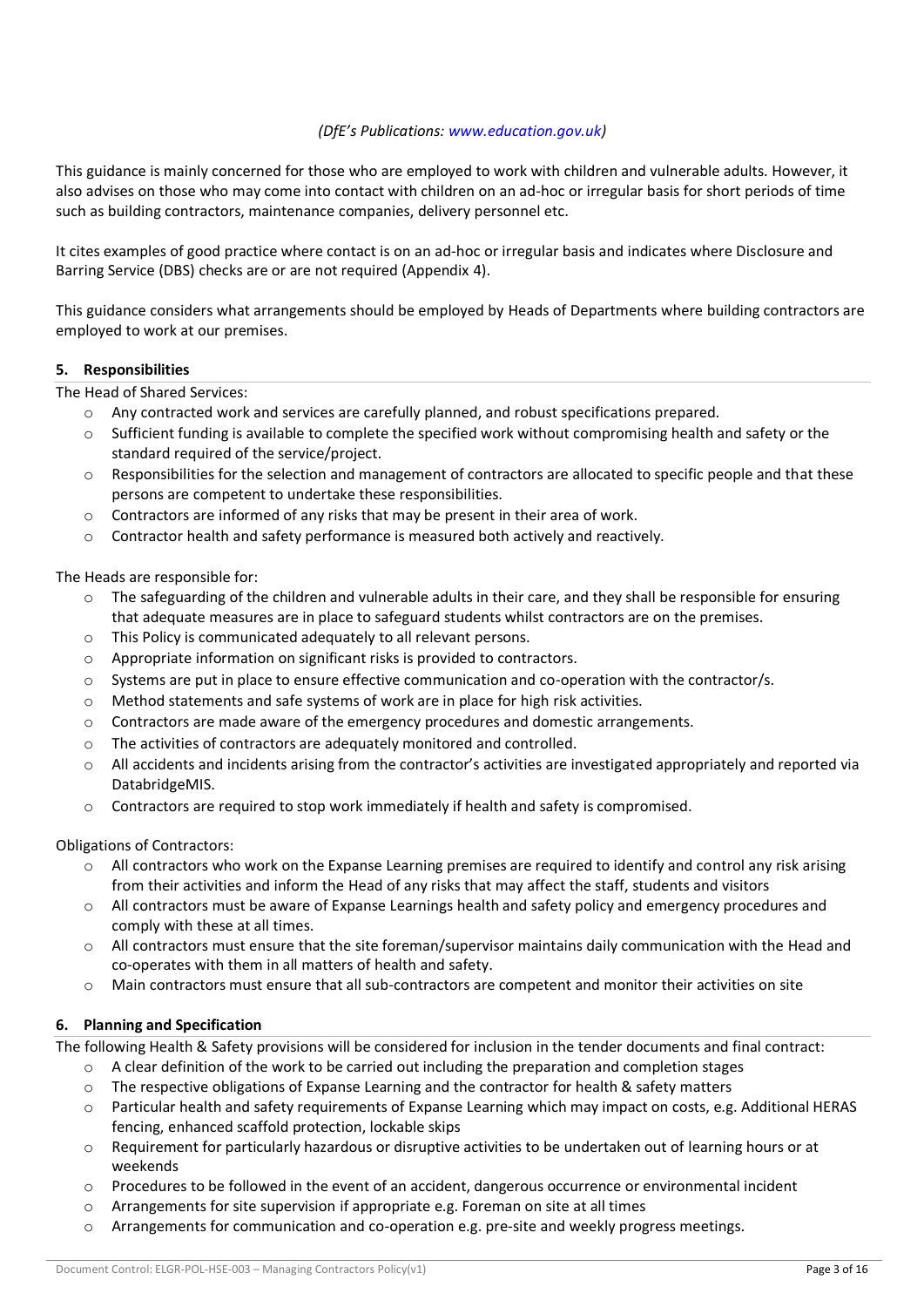o Provision for Expanse Learning to terminate the contract in the event of a gross breach of Health & Safety responsibilities by the contractor

## **7. Selection of Competent Contractors**

- Contractors with a proven track record of working with schools will be preferred.
- $\circ$  Where applicable other schools, colleges, Local Authority will be contacted regarding the contractor's previous performance.
- $\circ$  All prospective contractors will be interviewed and asked to explain how they work, what they know about health and safety and how they implement their own health and safety policy.
- o Where sub-contractors are to be used the principal contractor will be asked to provide evidence of his company procedures for the selection, training and management of sub-contractors.

## **The checklist in Appendix 1 will be used to record the selection process.**

## **8. Pre-site Meeting and Planning**

- Before any work begins a pre-site meeting will be held to agree safety standards and arrangements.
- $\circ$  The meeting will be attended by the Principal and Premises Manager, the contractor/s and, where appropriate a representative of the Governing body.
- o The meeting will be minuted, and copies of the minutes provided to all parties.
- o The safeguarding measures should be determined and agreed with the contractor well in advance of the works starting on site. This will enable sufficient time for school staff to be briefed on the supervision required and on the access arrangements agreed with contractor.
- o Where the works are being arranged by Shared Services, the Head of Department shall determine and approve in conjunction with Shared Services all measures to be implemented. This should be done at the beginning of the project to ensure that they can be included in the building contract.

## **The checklist in Appendix 2 will be used to record the key issues discussed and agreed.**

The risk of harm to students can be managed if contact between contractors' staff and students can be avoided altogether. Segregation can be achieved by physical means or by time, or by a combination of both.

For larger construction projects lasting a number of weeks, physical separation should be achieved by the contractors' staff working within secure and clearly defined areas behind fencing, hoardings, barriers and the like where students would be excluded for routine health and safety concerns.

Outside such secure areas, separation can be maintained by confining the movements of the contractors' staff to specific areas and to specific times so as to avoid any contact at any time throughout the school day.

In this context a marked-up plan should be agreed between the parties (including Expanse representative and the authority to show where and at what times during the day access will be permitted would be useful (Liaise with the Head of Shared Services).

For routine maintenance visits or for emergency repairs lasting less than a day physical separation can be achieved by simply confining the movements of contractors to within clearly defined areas and specific times. Again, such arrangements should be devised and agreed with the Head of Department prior to work commencing. Should any contact between the contractors' staff and students occur then it should be supervised by a member of staff or suitably vetted volunteer.

Where works are to be undertaken outside school hours then safeguarding measures should be implemented taking into consideration any student attendance in school outside normal school hours.

## **9. Managing the Contract**

- o The Head of Shared Services will meet with the site foreman/supervisor regularly to discuss the plans for upcoming work
- $\circ$  The purpose of the meeting will be to identify any potential impact on the learning activities or health and safety and agree control measures.
- o Any incidents or concerns will also be discussed and resolved at this meeting.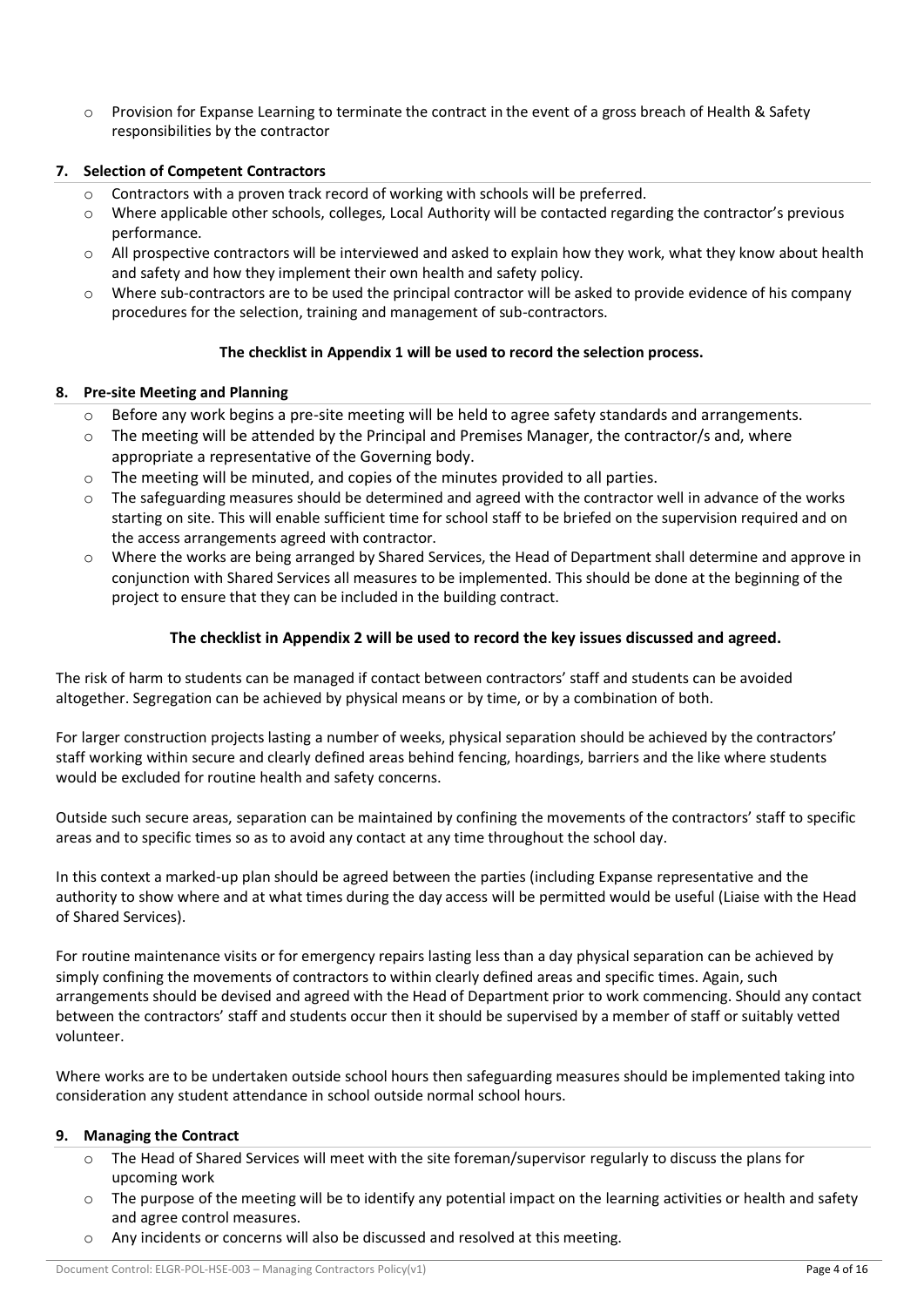- o The Head of Shared Services will undertake regular checks of the site and report any concerns to the Board of Directors immediately.
- o If necessary, the Head of Shared Services will stop the work until the faults have been remedied.

## **The monitoring form in appendix 3 will be used to record these checks**

### **10. Safeguarding Measures**

The aim of the safeguarding measures will be to manage the risk of harm to students and vulnerable adults. The measures adopted shall be proportionate to the risk.

Safeguarding measures to be considered should include the following:

- o **Segregate** To avoid contact between contractors and students as far as possible and eliminate all opportunities for construction site access by anyone not entitled to enter.
- o **Supervise** To supervise any contact that does take place by a member of staff or a suitably vetted volunteer and ensure that no minor is left on his/her own with contractors.
- o **Code of conduct** To require contractors to observe a code of conduct
- o **Regulate Access** To regulate and agree access to the premises for both contractors and deliveries
- o **Checks** To undertake checks where appropriate.

#### **11. Supervise**

Measures should always be instigated to segregate contractors' staff from students as much as possible. However, where such measures to segregate are in place but some contact may occur between contractors' staff and students, then any such contact should always be supervised by a member of staff or suitably vetted volunteer.

As noted previously, 'contact' shall be understood as any opportunity for contractors' staff to converse with students or to communicate with them in any other way, e.g. by passing messages, without a member of staff or suitably vetted volunteer being able to monitor the contact and to intervene where necessary.

The notion of 'Supervision' should be understood as contractors not being left alone and for a member of staff or suitably vetted volunteer to monitor interaction or communication of any kind between contractors' staff and students and to intervene where necessary.

The requirement to supervise could be limited to specific times when contact is likely to occur, e.g. at break times, class changeover times and at the beginning and at the end of the school day. It is however not necessary to monitor the building works themselves, only the contacts that might take place between the contractors' staff and minors.

## **12. Code of conduct**

A code of conduct should be used to inform contractors what might be considered inappropriate behaviour. It will enable any inappropriate behaviour to be recognized and challenged by all concerned.

Code of conduct for contractors would be to:

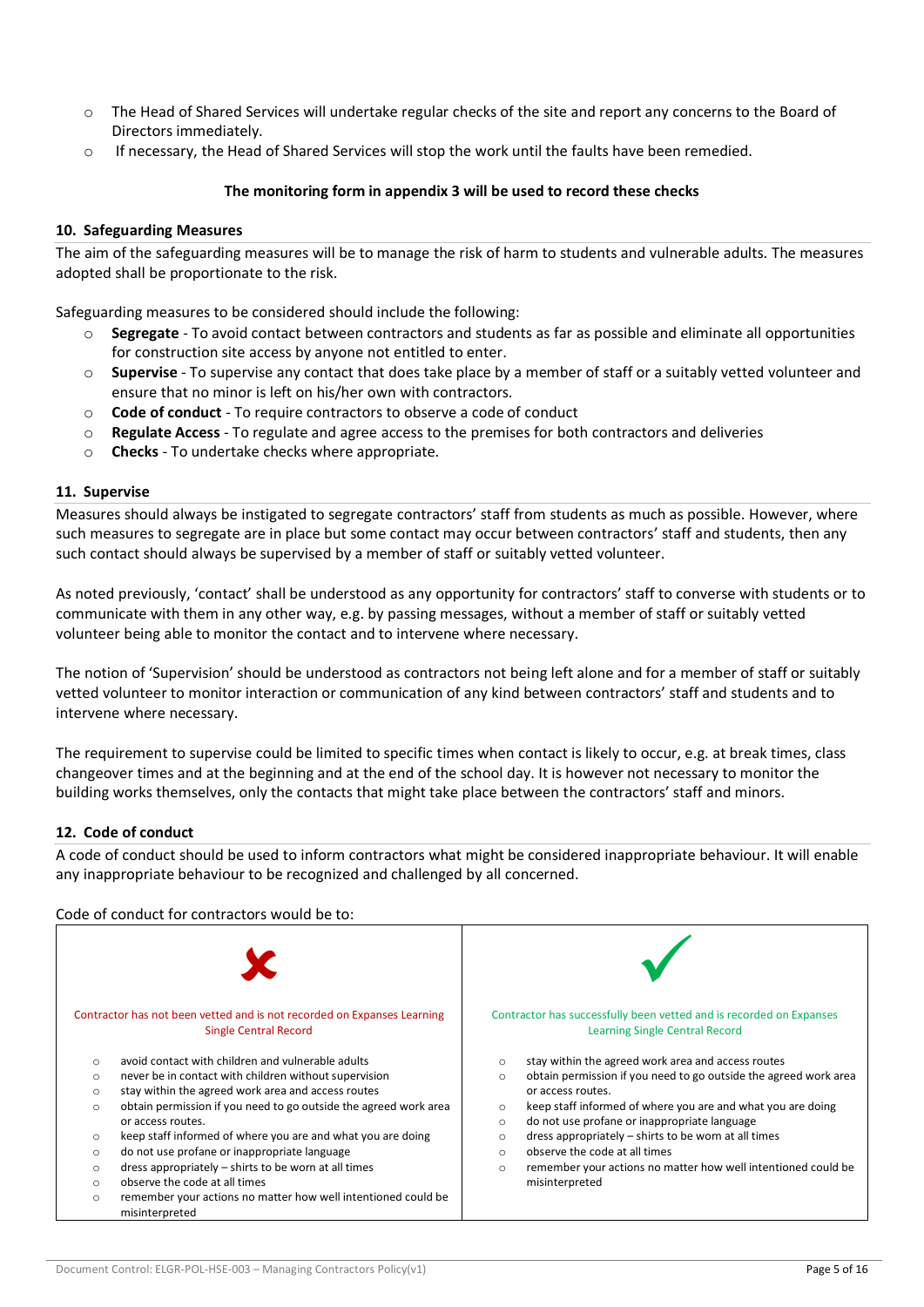Any order for works or building contract should be let with a clear condition that failure to observe the code will entitle Expanse Learning to exclude a member of a contractors' staff from the premises.

To ensure the effectiveness of any code, this guidance shall be:

- o issued to contractors when quotations or tenders are invited
- o stated as a condition on any order for works or building contract

Additionally, where appropriate, the code should be:

- o highlighted and safeguarding arrangements agreed prior to commencement
- o included as part of any contractors site safety briefings or inductions
- o issued to contractors' staff in the form of a card (the 'Blue Card' Appendix 6) or the contractor's leaflet.

#### **13. Identity**

To ensure that as far as possible only bona fide personnel are given access, a means of identification could be agreed with contractors in advance of any works taking place.

For large or lengthy projects, employees of the contractor and any sub-contractors should be clearly identifiable, and the method of identification should be agreed at a pre-start meeting.

Typical methods may include:

- o ID badges
- o Photo ID
- o Branded work wear
- o Signing in book
- o Identification should only ever be used as a supplementary measure to the principal safeguarding measures of segregation and supervision.

For smaller or one-off works such as maintenance, the contractor's ID should be checked when they first arrive in the reception to ensure that the individual is who they say they are and the person you were expecting.

Again, a letter from the Contractor confirming that staff have DBS checks will be sufficient for those who visit the premises regularly.

#### **14. Checks**

Whether or not contractors' staff should undergo a Disclosure and Barring Service (DBS) check (previously known as CRB check) should be determined by a risk assessment.

The risk assessment should take account of the likely amount of contact that the contractors' staff might have with students, given that measures to segregate and to supervise should irremediably be in place.

Accordingly, DBS checks would not be required where there would be no contact between contractors' staff and students; for example, where a building was being built on a separate site, or where the works were to be undertaken outside school hours or during school holidays.

Similarly, DBS checks would not normally be required for contractors' staff working on site building an extension or undertaking repairs where they are physically and absolutely segregated/separated from all students and that any contact that did take place was supervised by the school.

| Contractor's staff e.g.<br>builders or driver | Is the activity carried out under a contract for the purposes<br>of Expanse, and does it give the opportunity for contact<br>with children | <b>Yes</b> | An enhanced DBS certificate (with barred list<br>check) must be obtained       |
|-----------------------------------------------|--------------------------------------------------------------------------------------------------------------------------------------------|------------|--------------------------------------------------------------------------------|
|                                               |                                                                                                                                            | <b>No</b>  | No DBS check is required, and no legal<br>entitlement exists to obtain a check |

However, where a member of the contractors' staff is likely to have either frequent or prolonged contact with students then it may be appropriate to carry out a DBS check in addition to measures to supervise any contact. For example, a check may be appropriate where a contractors' representative (e.g. foreman, site manager, etc.) needs to liaise with school staff on a day to day basis.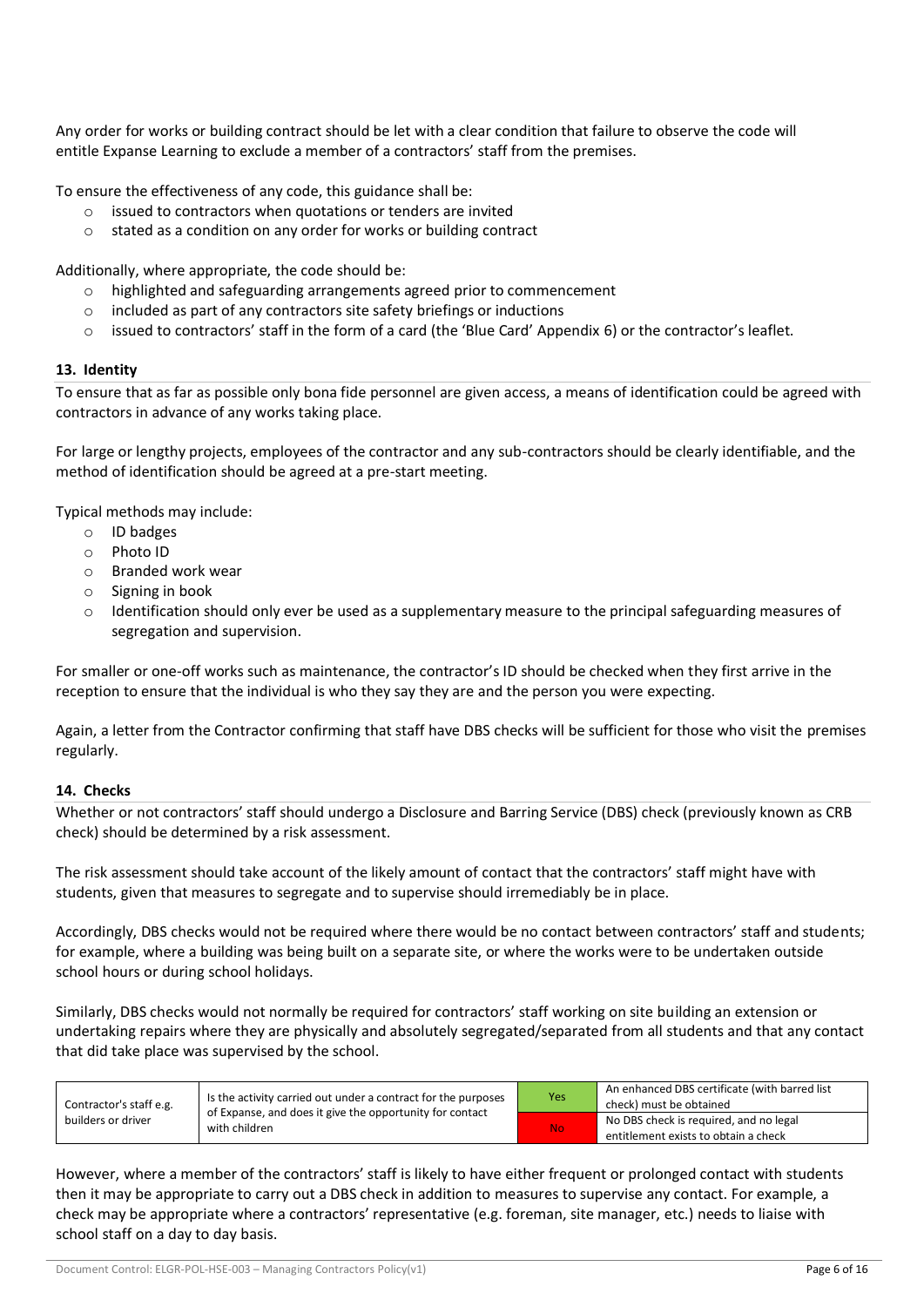A check may also be considered appropriate in the case of a contractors' representative where such staff are responsible for ensuring compliance with other safeguarding measures such as segregation, identification, code of conduct etc.

Similarly, where contractors' staff regularly visit schools to undertake routine maintenance (boilers, electrical tests and the like) then a check may be deemed appropriate in addition to measures to supervise any contact.

Appendix  $6$  gives guidance as to when such checks may be deemed appropriate but is in no way comprehensive.

## **However, under no circumstances should a member of a contractor's staff be allowed to have any unsupervised contact with students, even those who have undergone a DBS check.**

Should DBS checks be required, this would need to be requested from the contractor at the earlier possible stage, preferably at tender stage and no later than the pre-start meeting to avoid any potential delay.

#### **15. Reporting**

Contractors should note that where their staff behave in a way that has harmed a child/vulnerable adult or may have harmed a child/vulnerable adult, possibly committed a criminal offence against or related to a child/vulnerable adult or behaved towards a child/vulnerable adult in a way that indicates s/he is unsuitable to work with children then appendix 3 of Working Together to Safeguard Children applies and the matter should be discussed with the Local Authority Designated Officer.

This contact should address 3 key issues:

- $\circ$  whether there should be a police investigation into a possible criminal offence
- o whether a child/vulnerable adult is in need of protection services or not
- o whether there needs to be disciplinary action in respect of staff.

#### **16. Review**

- o Shared Services will maintain a contractor file for each project.
- o This will allow a record to be kept of the contractor's performance overall and of any successes or problems.
- o This record will allow Shared Services to maintain a list of competent contractors and provide useful information for future projects.

#### **17. Summary**

Irrespective of the type of building work undertaken and the duration of such contract, safeguarding measures shall always be implemented and include arrangements to segregate students from contractors' staff as far as reasonably practicable and for any contact between them to be supervised by a member of staff or suitably vetted volunteer.

Other steps such as codes of conduct, identification and checks should be considered as supplementary measures where appropriate.

Should the contractor(s) omit to implement safeguarding arrangements whilst on site, Expanse Learning reserves the right to stop all works and terminate the contract de-facto.

Depending upon the severity of the case, Expanse Learning will also consider whether pursuit will be required.

#### **18. External Speakers**

Expanse Learning welcomes many contractors/visitors to various events to support our approach to a broad and balanced curriculum throughout the year: these visits make a contribution to the life and learning of our students and the experience and opportunities they bring are encouraged and appreciated.

It is the Expanse Learnings responsibility to ensure that security and welfare of the whole Expanse community is not compromised at any time. It is our aim to make sure that Expanse Learning is protecting students and staff during school time and in extracurricular activities and to ensure any types of these visits follow an extra layer of due diligence by adhering to the **'External Visitors & External Speaker's Policy'**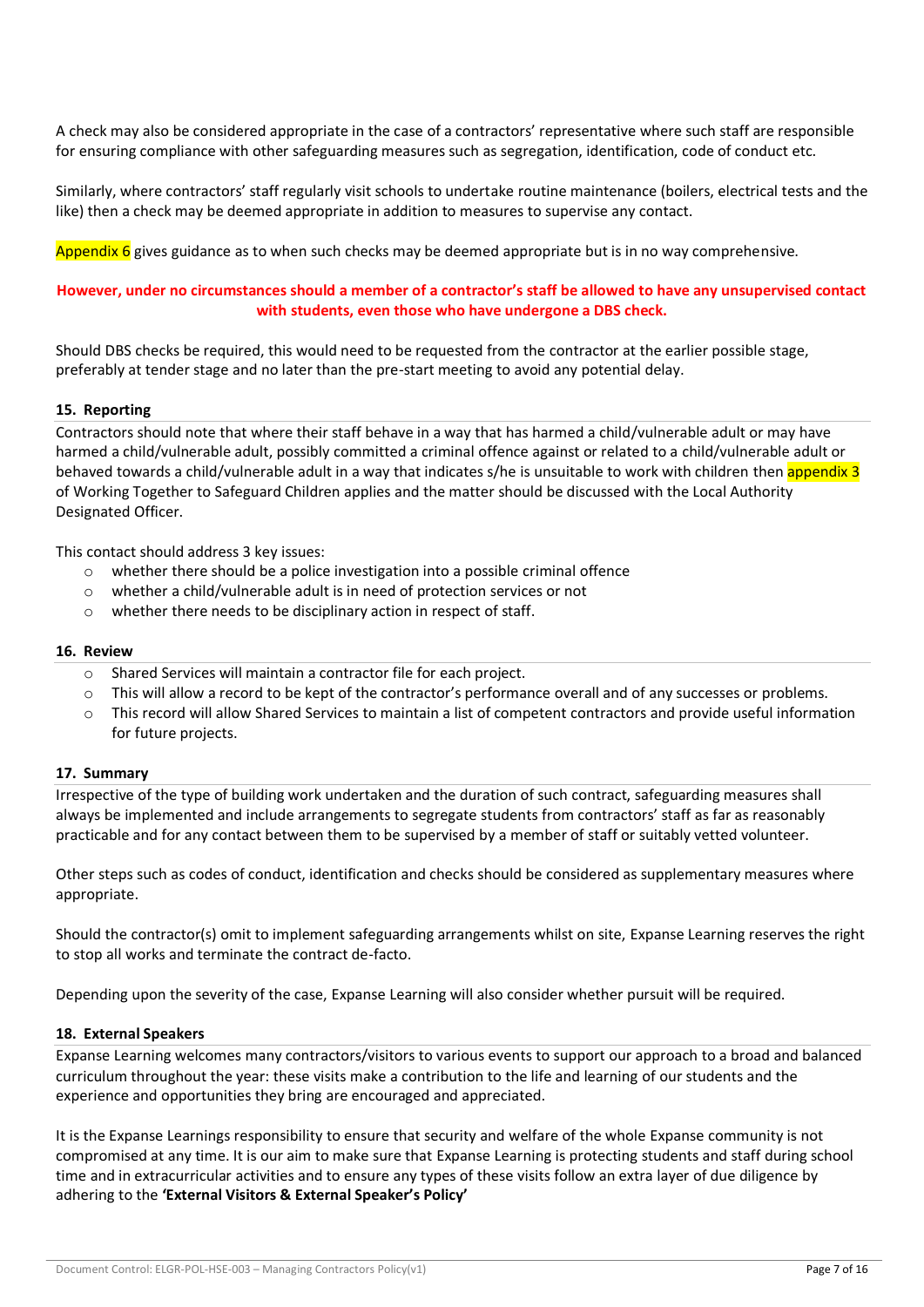# **19. Monitoring arrangements**

This policy will be reviewed every 12 months but can be revised as needed.

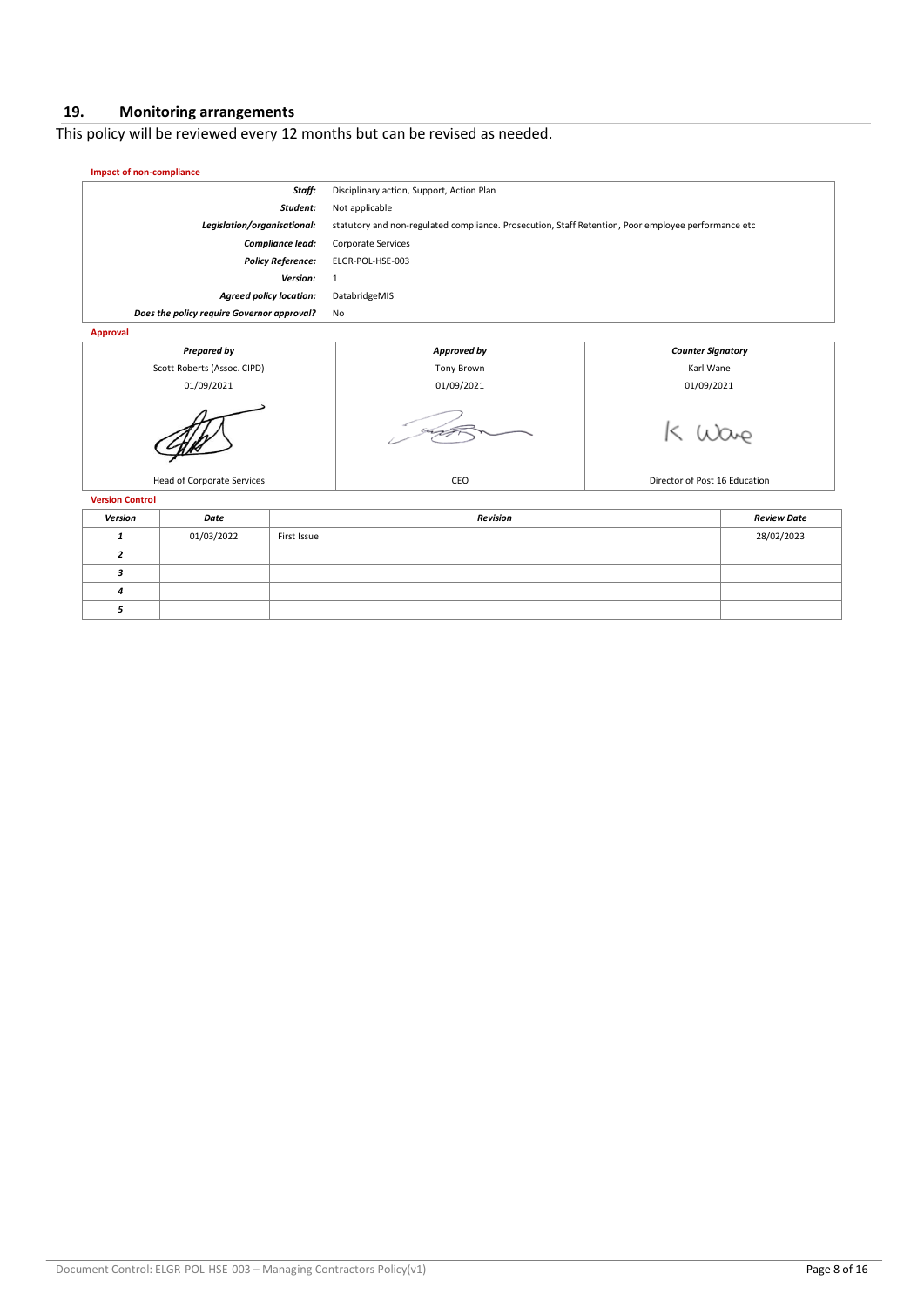## **APPENDIX 1:** Contractor Selection

| Items to<br><b>Check</b>                                                                                                                                                                                              | <b>NOTES</b> |
|-----------------------------------------------------------------------------------------------------------------------------------------------------------------------------------------------------------------------|--------------|
| Does the contractor have an up-to-date Health and Safety<br>Policy?                                                                                                                                                   |              |
| Are the main health and safety responsibilities defined within<br>the contractor's organisation?                                                                                                                      |              |
| Does the contractor have adequate Employer Liability<br>Insurance and Third party and Public Liability Insurance?                                                                                                     |              |
| Does the contractor have access to professional advice on<br>health and safety?                                                                                                                                       |              |
| Has the contractor any written safety procedures or<br>reference manuals?                                                                                                                                             |              |
| What health and safety training has been provided by the<br>contractor for his site manager, supervisors and operatives?                                                                                              |              |
| Has the contractor previously worked in education<br>establishments and does he understand the particular risks?                                                                                                      |              |
| Does the contractor have membership of or accreditation by<br>a Trade Body?                                                                                                                                           |              |
| What is the contractor's system for the maintenance of plant<br>and equipment?                                                                                                                                        |              |
| Does the contractor have a system for the reporting and<br>investigation of accidents, diseases and dangerous<br>occurrences?                                                                                         |              |
| What is the contractor's system for assessing the<br>competence and resources of his subcontractors? (If<br>applicable)                                                                                               |              |
| Are the contractor's risk assessments and method<br>statements applicable to the work he is going to carry out<br>at Expanse Learning? Has he taken into account the<br>presence of students in an occupied building? |              |
| Ask for documentary proof of the above items as applicable. The questions in appendix 1a may be useful                                                                                                                |              |
| Checklist Complete by:                                                                                                                                                                                                |              |

| Name:      | Signature: |  |
|------------|------------|--|
| Job Title: | Date:      |  |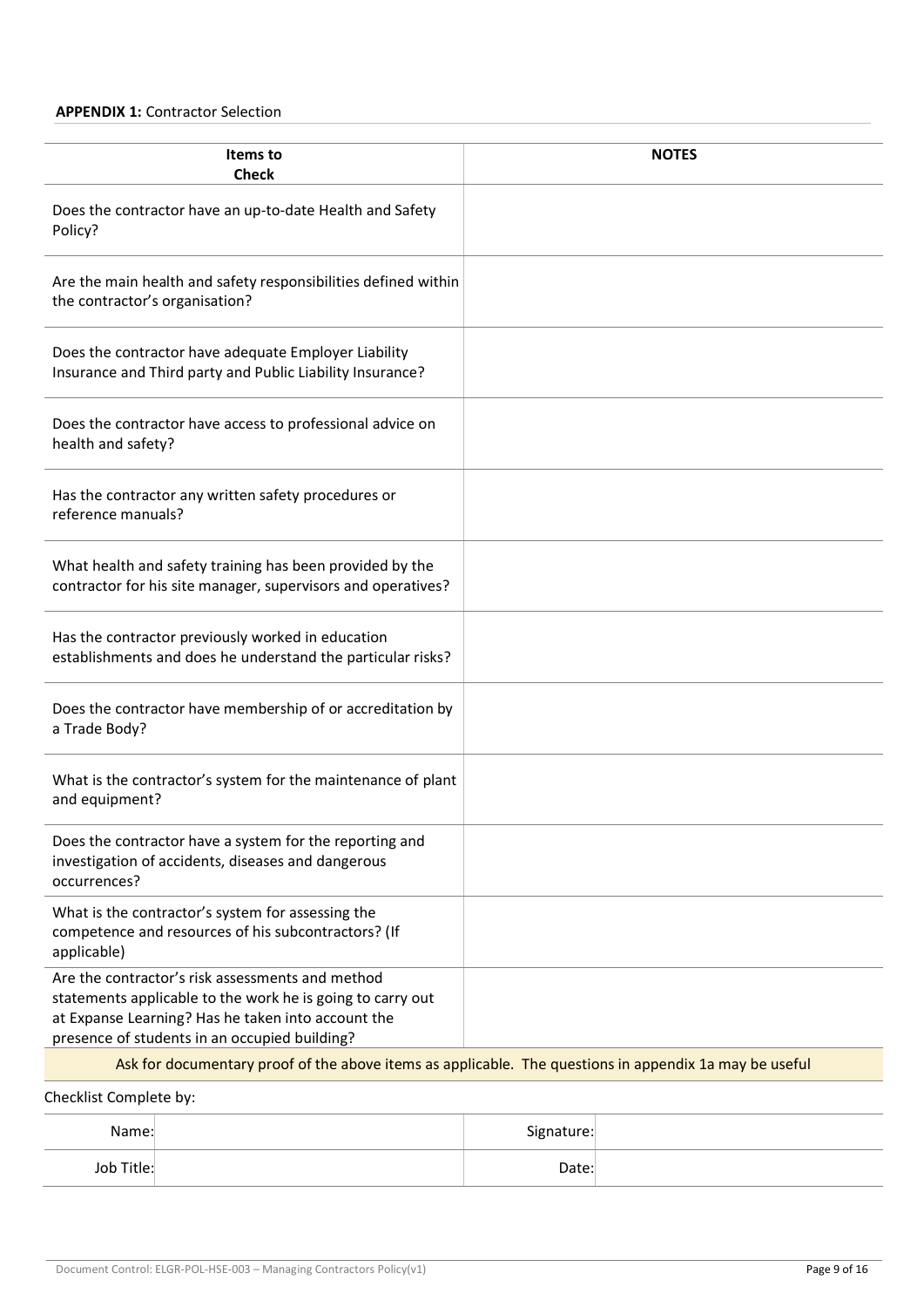## **APPENDIX 1a:** Questions for Contractors

- 1. What experience do you have of working in schools/colleges?
- 2. How familiar are you with the potential hazard in schools/colleges?
- 3. Have you worked on this type of project before? What are the main problems?
- 4. Can you provide existing risk assessments or safety method statements for a similar job?
- 5. Can you supply references from previous, similar projects?
- 6. Do you have a health and safety policy?
- 7. Has the HSE ever taken action against your activities?
- 8. What are your health and safety procedures?
- 9. Will you provide a Safety Method Statement for this job?
- 10. What safety checks do you make on equipment and materials?
- 11. Are you a member of a trade/professional body?
- 12. How do you ensure your subcontractors are competent?
- 13. How do you prepare them for working safely while on site?
- 14. What health and safety training do you provide? Ask for certificates of competence and attendance at training.
- 15. How is information about health and safety passed on to staff and subcontractors?
- 16. Can you show us your training programme and records?
- 17. How do you plan to supervise this job?
- 18. Who will be responsible for supervision on site?
- 19. How are changes, which arise during a job, dealt with?
- 20. If you identify a problem, what action do you take concerning your staff or subcontractors?
- 21. Will you report accidents, incidents or near misses to us?
- 22. Can you provide certificates of employer and public liability insurance?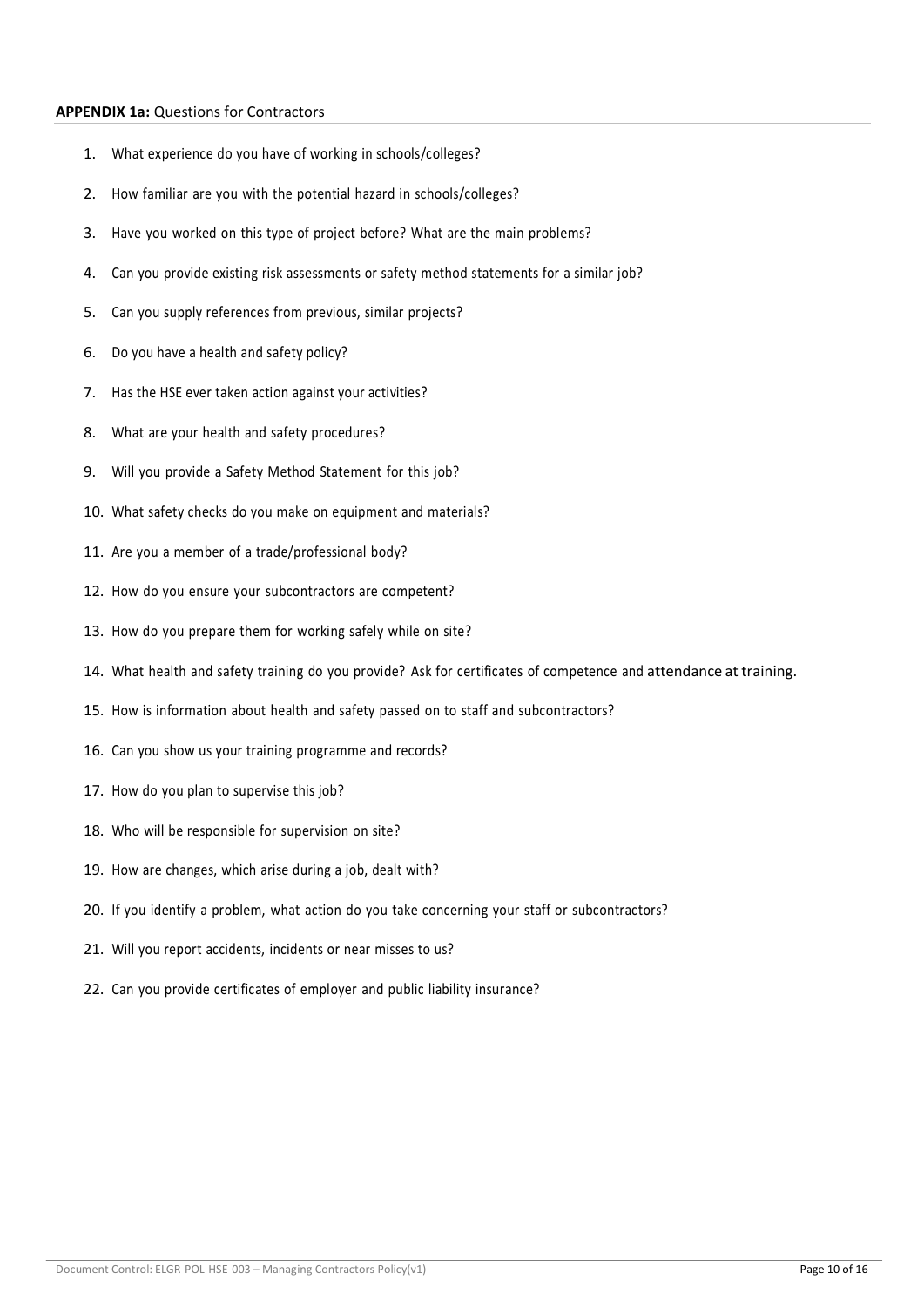# **APPENDIX 2:** Pre-site Planning Meeting

| Items to discuss and agree                                     |  |            | <b>Notes</b> |  |
|----------------------------------------------------------------|--|------------|--------------|--|
| Hazardous Work                                                 |  |            |              |  |
|                                                                |  |            |              |  |
| Site Security                                                  |  |            |              |  |
| School emergency procedure                                     |  |            |              |  |
| <b>Erecting fencing</b>                                        |  |            |              |  |
| Erecting scaffolding                                           |  |            |              |  |
| Vehicle movements and deliveries                               |  |            |              |  |
| Storage of materials and location of skips                     |  |            |              |  |
| Provision of services                                          |  |            |              |  |
| Contractor's facilities                                        |  |            |              |  |
| Visitors on site                                               |  |            |              |  |
| Key contacts and emergency numbers                             |  |            |              |  |
| Staff and Pupil access and egress                              |  |            |              |  |
| Use of playground                                              |  |            |              |  |
| Time-tabling of Work                                           |  |            |              |  |
| On Site liaison                                                |  |            |              |  |
| Weekend and evening working                                    |  |            |              |  |
| Progress meetings                                              |  |            |              |  |
| Communication between Principal and site<br>foreman/supervisor |  |            |              |  |
| Checklist Complete by:                                         |  |            |              |  |
| Name:                                                          |  | Signature: |              |  |
| Job Title:                                                     |  | Date:      |              |  |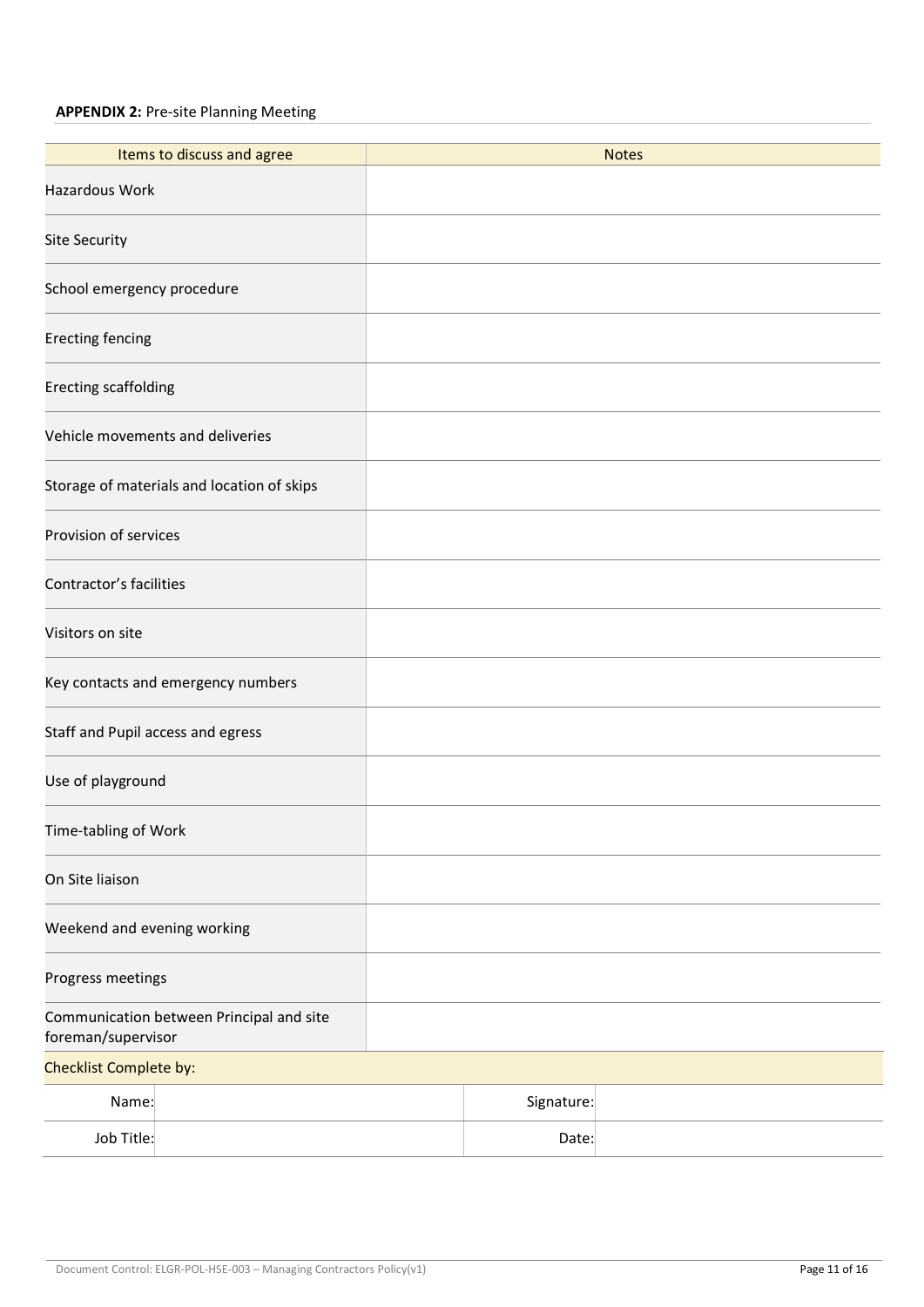## **APPENDIX 3:** Monitoring if Works

| Items to check                                                 |  |            | <b>Notes</b> |
|----------------------------------------------------------------|--|------------|--------------|
| Site fencing secure and effective                              |  |            |              |
| Access and egress kept clear                                   |  |            |              |
| Walkways under scaffolds protected and debris netting in place |  |            |              |
| Skips and material stores secure                               |  |            |              |
| No unsafe vehicle movement                                     |  |            |              |
| Work areas kept clean and tidy                                 |  |            |              |
| All hazardous materials and equipment removed at night         |  |            |              |
| Ladders removed/rungs boarded at night                         |  |            |              |
| Warning notices displayed                                      |  |            |              |
| Trailing cables etc avoided                                    |  |            |              |
| Needs of Expanse Learning respected at all times               |  |            |              |
| Checklist Complete by:                                         |  |            |              |
| Name:                                                          |  | Signature: |              |
| Job Title:                                                     |  | Date:      |              |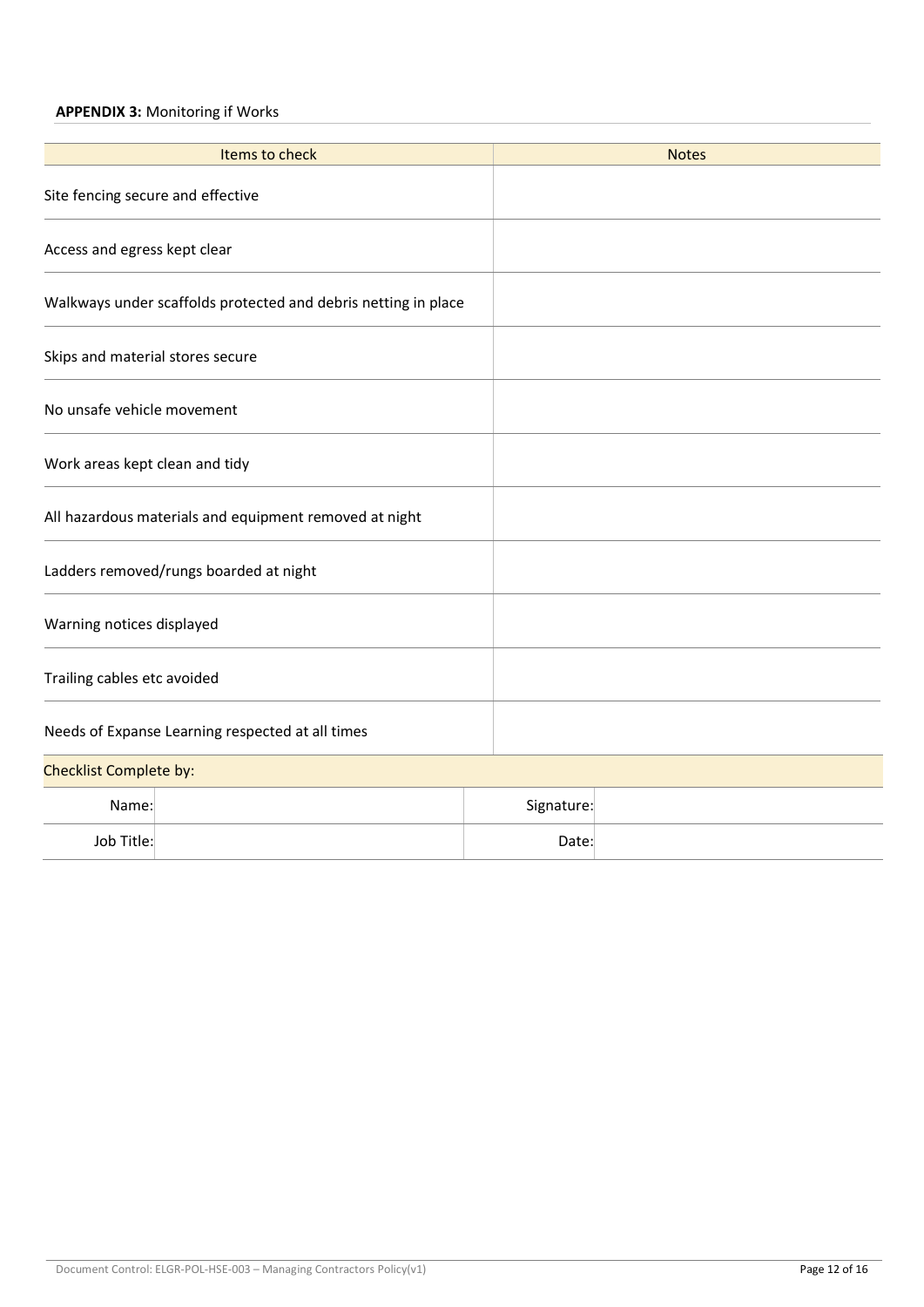Copy extract from 'Safeguarding Children and Safer Recruitment in Education' (DfES Publications: www.education.gov.uk):

## **Building Works:**

#### 4.74

Children should not be allowed in areas where builders are working, for health and safety reasons, so these workers should have no contact with children. However, schools and FE colleges should ensure that arrangements are in place with contractors, via the contract where possible, to make sure that any of the contractors' staff that come into contact with children undergo appropriate checks.

See paragraph 4.23 for emergency call out contractors.

## **Emergency call out contractors / service visits:**

4.23

It is not necessary to obtain a DBS Disclosure for visitors who will only have contact with children on an ad hoc or irregular basis for short periods of time, or secondary pupils undertaking voluntary work or work experience in other schools.

However, it is good practice to ensure that visitors sign in and out, and are escorted whilst on the premises by a member of staff or appropriately vetted volunteer. Examples of people who do not need to apply for a DBS Disclosure include:

- o visitors who have business with the head teacher, principal or other staff or
- o who have brief contact with children with a member of staff present
- o visitors or contractors who come on site only to carry out emergency repairs or service equipment and who would not be expected to be left unsupervised on school or FE college premises
- $\circ$  volunteers or parents who only accompany staff and children on one off outings or trips that do not involve overnight stays, or who only help at specific one off events e.g. a sports day, school fête, college open day
- o secondary pupils on Key Stage 4 work experience in other schools, FE colleges or nursery classes; secondary pupils undertaking work in another school or FE college as part of voluntary service, citizenship or vocational studies; or Key Stage 5 or sixth form pupils in connection with a short careers or subject placement. In these cases the school placing the pupil should ensure that s/he is suitable for the placement in question
- $\circ$  people who are on site before or after school or college hours and when children are not present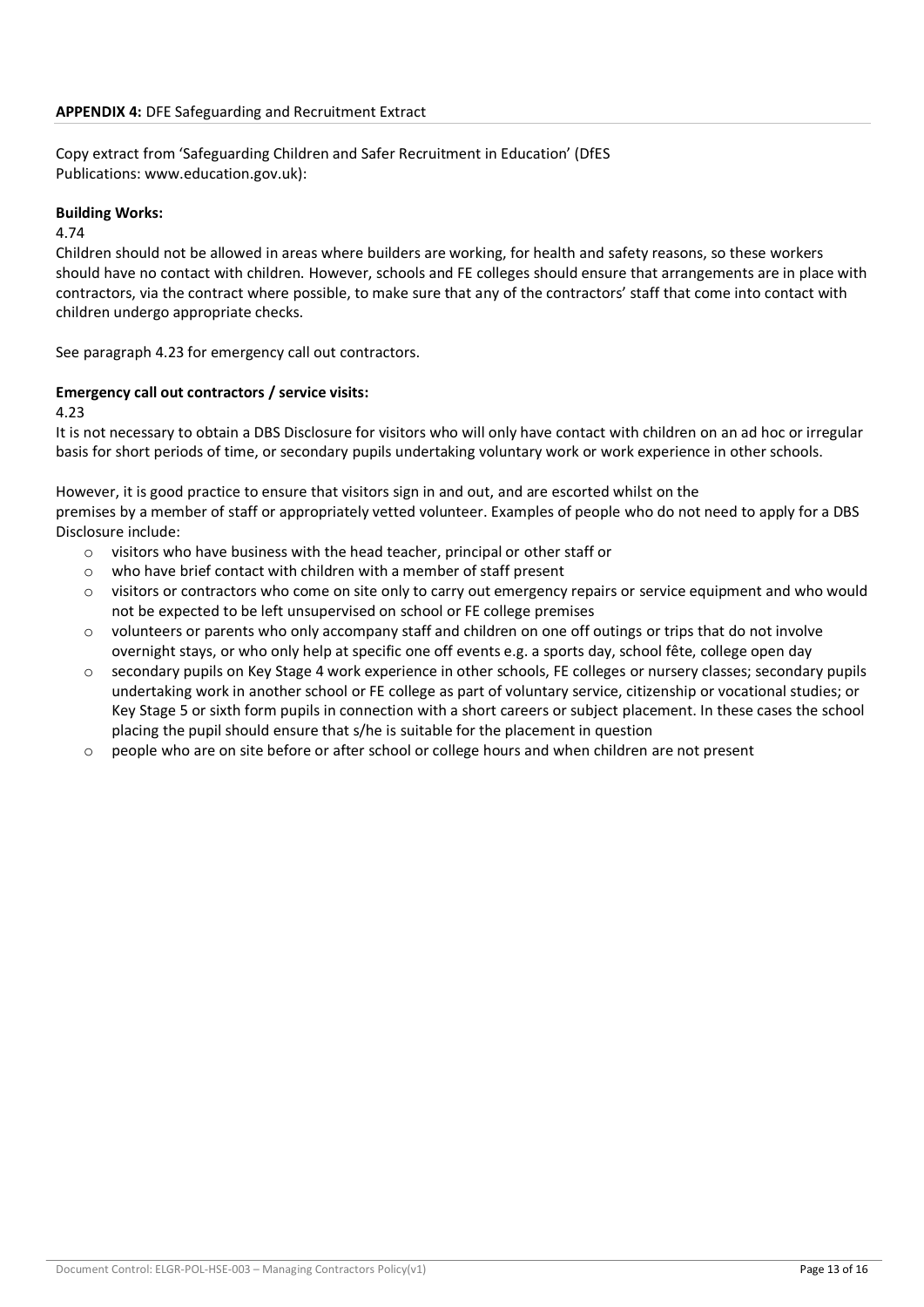### 'BLUE CARD'

## CONTRACTORS IN SCHOOLS

## CODE OF CONDUCT

- o avoid contact with children
- o never be in contact with children without school supervision
- o stay within the agreed work area and access routes
- o obtain permission if you need to go outside the agreed work area or access routes
- o keep staff informed of where you are and what you are doing
- o do not use inappropriate or profane language
- $\circ$  dress appropriately shirts to be worn at all times
- o observe this code at all times
- o remember your actions no matter how well intentioned could be misinterpreted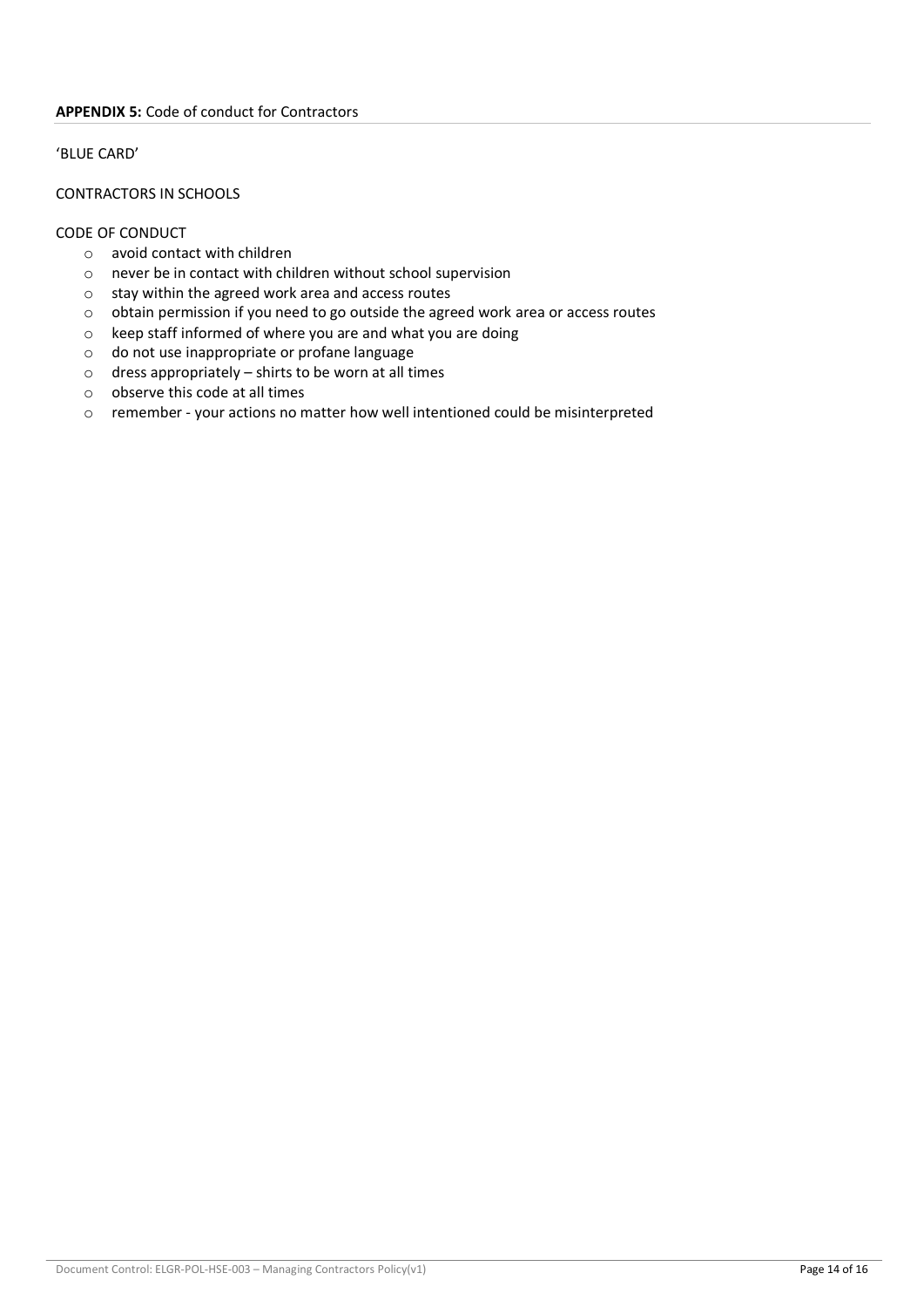| LEVEL OF CONTACT WITH PUPILS                                                                                                                                                                                                                                              | <b>RECOMMENDED MEASURES</b>                                                                                                                                                                                                                                                                   | <b>HEADTEACHER/DESIGNATED PERSON RESPONSIBILITIES</b>                                                                                                                                                                                                                                                                                                                                                                                                                                                                                                                              |
|---------------------------------------------------------------------------------------------------------------------------------------------------------------------------------------------------------------------------------------------------------------------------|-----------------------------------------------------------------------------------------------------------------------------------------------------------------------------------------------------------------------------------------------------------------------------------------------|------------------------------------------------------------------------------------------------------------------------------------------------------------------------------------------------------------------------------------------------------------------------------------------------------------------------------------------------------------------------------------------------------------------------------------------------------------------------------------------------------------------------------------------------------------------------------------|
| Nil<br>[e.g. works undertaken on a separate site,<br>during out of hours or in school holiday<br>periods]                                                                                                                                                                 | Contractors' staff to comply with code of conduct<br>$\circ$<br>Contractors' staff to sign in and out of premises<br>$\circ$<br>Contractors' staff to wear Company ID at all times<br>$\circ$<br>No DBS check required<br>$\circ$                                                             | Undertakes a risk assessment<br>$\Omega$<br>Requires contractors to adopt code of conduct<br>$\Omega$<br>Requires to contractors sign in and out of premises<br>$\Omega$<br>Requires contractors to wear ID on site<br>$\bigcap$                                                                                                                                                                                                                                                                                                                                                   |
| Minimal<br>where contractors' staff are segregated<br>from pupils and any contact that does occur<br>is supervised e.g. new build and major<br>repair projects]                                                                                                           | Segregate<br>$\circ$<br>Supervise any contact<br>$\circ$<br>Contractors' staff to comply with code of conduct<br>$\circ$<br>Contractors' staff to sign in and out of premises<br>$\circ$<br>Contractors' staff to wear Company ID at all times<br>$\circ$<br>No DBS check required<br>$\circ$ | Undertakes a risk assessment<br>$\bigcap$<br>Agrees arrangements with LA if LA contractors to be used<br>$\Omega$<br>Ensures segregation arrangements in place<br>$\Omega$<br>Ensures arrangements for any contact to be supervised<br>$\bigcap$<br>Requires contractor to adopt code of conduct<br>$\bigcap$<br>Requires contractor to sign in and out of premises<br>$\bigcap$<br>Requires contractor to wear ID on site<br>$\circ$<br>Ensures any DBS checks completed before works start<br>$\bigcap$<br>Reviews and amends arrangements to accommodate any change<br>$\Omega$ |
| Regular<br>[e.g., where contractors' staff are<br>segregated from pupils but there is likely to<br>be regular supervised contact, e.g. foremen<br>liaising with schools on new build or major<br>repair projects, service engineers making<br>routine maintenance visits] | Segregate<br>$\circ$<br>Supervise any contact<br>$\circ$<br>Contractors' staff to comply with code of conduct<br>$\circ$<br>Contractors' staff to sign in and out of premises<br>$\circ$<br>Contractors' staff to wear Company ID at all times<br>$\circ$<br>DBS check required<br>$\circ$    | Undertakes a risk assessment<br>$\bigcap$<br>Agrees arrangements with LA if LA contractors to be used<br>$\Omega$<br>Ensures segregation arrangements in place<br>$\Omega$<br>Ensures arrangements for any contact to be supervised<br>$\Omega$<br>Requires contractor to adopt code of conduct<br>$\Omega$<br>Requires contractor to sign in and out of premises<br>$\Omega$<br>Requires contractor to wear ID on site<br>$\bigcap$<br>Ensures any DBS checks completed before works start<br>$\bigcap$<br>Reviews and amends arrangements to accommodate any change<br>$\cap$    |